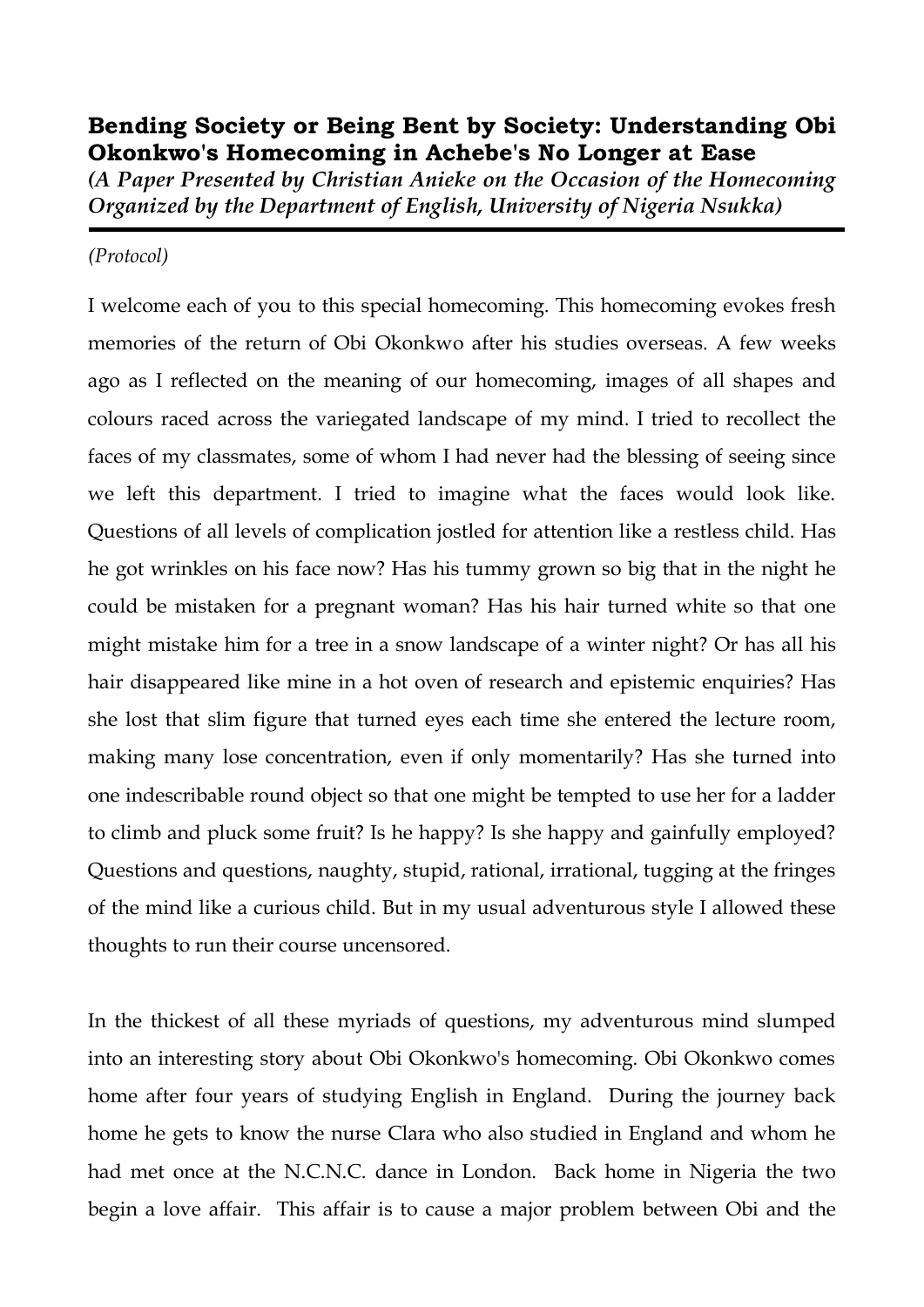Umuofia Progressive Union. The Umuofia Progressive Union in Lagos had raised eight hundred pounds to pay for Obi's studies in England. They expect him to pay this money back so that it could be used for more scholarships. Besides, the Union count it a big blessing that one of their sons will now be part of the "been-tos", with a good government job. However, Obi turns out, in their opinion, to be a terrible disappointment. To add insult to injury he decides to marry an osu, Clara. The Union tries to stop him, but fruitlessly. Obi comes home with all the high ideals of a been-to. But then the hard realities of living in two worlds begin to hit him hard in the face. As secretary to the Scholarship Board he refuses to bow down to a cascade of corrupt offers being made to him. But then Obi Okonkwo gradually sinks into a swamp of debts. There are electric bills to be paid; school fees of his younger brother cannot wait; his old parents at home need his financial support; and there is the eight hundred pounds owed the Umuofia Progressive Union to be cleared. As if this mountain of debts was not enough, Obi loses the fifty pounds he has borrowed from Clara to settle some of his debts.

Furthermore, his insistence on marrying an osu has alienated Obi from his kinsmen in Lagos. Obi's difficulty gets even much more complicated after his parents' refusal to give their blessing to the marriage. For his mother, marrying Clara can only take place over her dead body. On returning to Lagos after the horrifying home visit where he meets an impish confrontation over the issue of Clara, Obi loses any hope of marrying Clara. He persuades her to abort his child she is carrying, having made up his mind to throw in the towel in the face of paternal cum maternal crippling opposition to his marital choice. The abortion finally kills and buries any hope still remaining of marrying Clara. On top of all that his mother dies. Confused, deeply in debt and finding no hope of escaping from all manners of debilitating woes, Obi finally succumbs to the temptation of bribery. He is arrested when he accepts twenty pounds marked by the police to rope him in, and sentenced. "Everybody wondered why. The learned judge, as we have seen, could not comprehend how an educated young man and so on and so forth. The British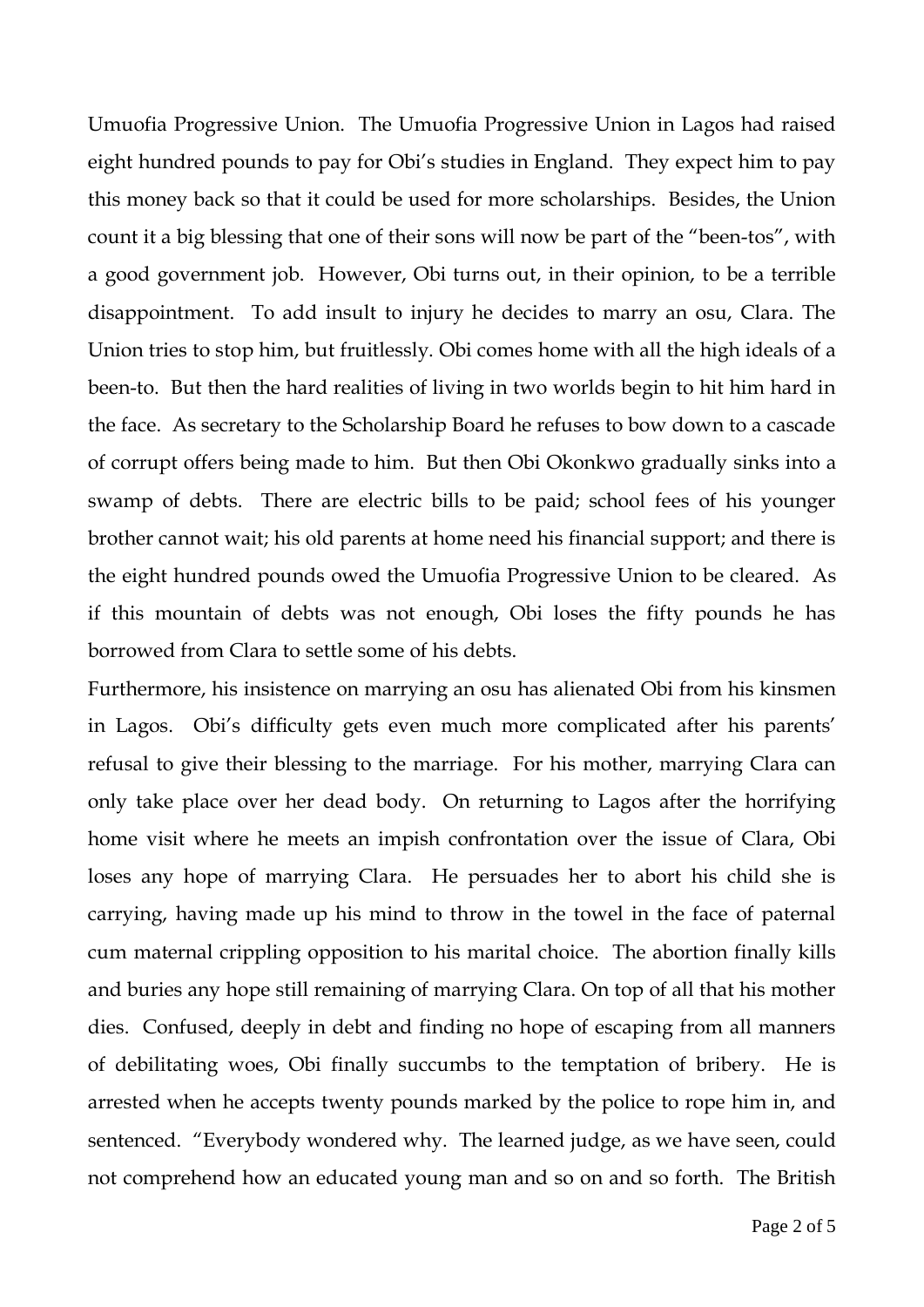Council man, even the men of Umuofia, did not know. And we must presume that, in spite of his certitude, Mr. Green did not know either."

Today I ask myself some hard questions:

- 1. What if Obi Okonkwo had scorned the primitive caste system called Osu and gone ahead to marry Clara? First the idea of aborting the child could never have entered his brain. Second, Obi could have kept his relationship with his heartthrob, Clara. Third, he could have become the Beowulf of his people and could have led them to annihilate the Grendels of a putrefying social structure that is erected on a sickening foundation of obnoxious human segregation and degradation. He could have been that enlightened mind, the social conscience of his people, and the critic of a social arrangement that laughs at civility and modernity. And this is what education could have transformed his mind into. I believe that an educated person is someone who has studied the wisdom of humanity expressed in books and electronic devices of all shapes and sizes and has a wider view of life and society than others who do not have the opportunity to be well educated. University education especially raises the consciousness of the recipient to seek the underlying causes of events and to find solutions and answers which go beyond coach-potato mythic explanations. This explains why a university graduate cannot give in to such cheap fallacies as *argumentum ad populum* or *argumentum ad antiquitatem*. A university graduate must maintain refreshing openness to new ideas and independent inquiry so that he or she can sometimes swim against the current of socio-political putrefaction.
- 2. What if Obi Okonkwo had ridiculed the tempting, serpentine apple of corruption with all its glittering promises? Obi Okonkwo is like many of us after our graduation. Only God knows how many ideas filled the garden of our minds as we dropped our pen in this department. Only God knows the depth of the gap between those ideas and the reality now. Only the heavens know other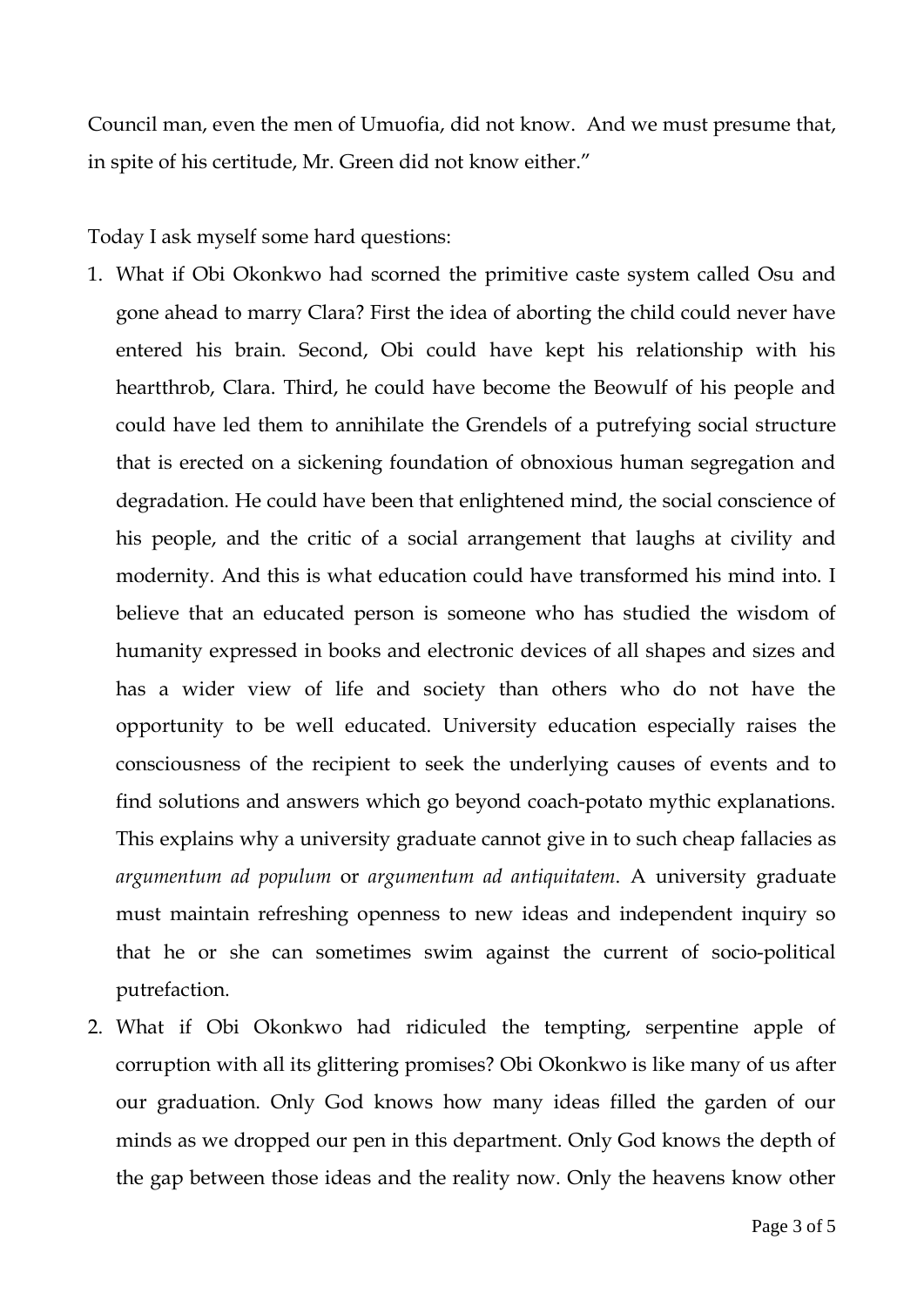ideas that crept into the innermost chambers of our mind in the course of our work, further studies and life-journey. As we reflect on those ideas we may catch ourselves smiling like a young girl who has taken alcohol for the first time to prove that she has come of age. Obi Okonkwo returns from his studies with a Kilimanjaro of ideas and ideals. At the beginning he sticks to his gun and cannot imagine being bent by a society he must save. He holds out like a lone tree against a stupefying desert hurricane. But then as the tempo of the storm increases and its bombardment of the tree reverberates like the US Mother of All Bombs (MOAB), the tree bends. Okonkwo bows under the heavy storm of corruption and corrupt people, the type for which the British Prime Minister David Cameron invented an unforgettable expression: "fantastically corrupt". Obi Okonkwo is arrested in an EFCC-like trap and is blood-chillingly humiliated. If Obi Okonkwo had continued to stand against the storm, he might have been able to break it and change its course or avowed destructive mission. Obi Okonkwo could have begun an Arab-Spring-like revolution that might have redefined nationhood and socio-political life. This is what education is meant to do. If educated people cannot change their society, why waste tremendous resources on institutions and humans?

Dear friends, colleagues, ladies and gentlemen, I do not know how each of you has fared in the journey of life since you left this department. What this homecoming has done is to remind me of the homecoming of Obi Okonkwo and to raise questions about my own life and colours of experience I have gathered. What has become very clear to me is that it is a special privilege to have passed through this department. (My experience in the U.K.). This explains why we must support this department to build the type of infrastructure that will enhance the academic work of staff and students. Every year the best graduating student of this department gets 300 thousand naira from my foundation. And this will continue ad infinitum. I invite all of you to support this department, its staff, students and projects. This